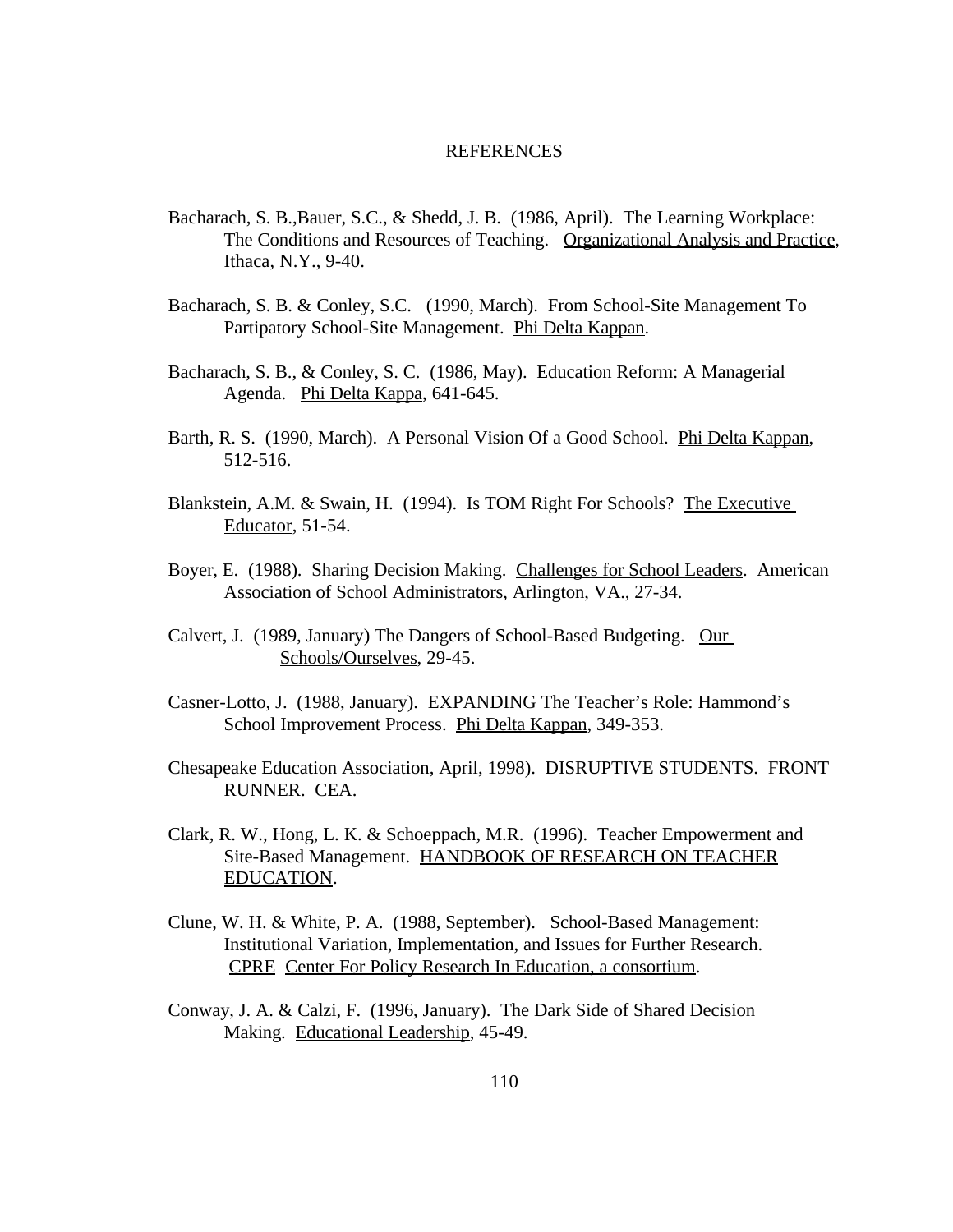- Covey, S. R. (1990). The 7 Habits of HIGHLY EFFECTIVE PEOPLE. A FIRESIDE BOOK, Simon & Schuster, New York, N.Y.
- Conoley, J. C. & Impara, J. C. (1994). "Teacher Opinion Inventory." Tests In Print IV. The Buros Institute of Mental Measurements, The University of Nebraska-Lincoln. Vol. II.
- Conoley, J. C. & Impara, J. C. (1996). "School Effectiveness Questionnaire." The Supplement to the Twelfth Mental Measurements Yearbook. The Burros Institute of Mental Measurements, The University of Nebraska-Lincoln. Vol.II.
- Darling-Hammond, L. (1997). Doing What Matters Most: Investing in Quality Teaching. The National Commision on Teaching and America's Furure: New York.
- Darling-Hammond, L., & McLaughlin, M. W. (1995). Policies That Support Professional Development in an Era of Reform. Phi Delta Kappan, 76, 8: 597-604.
- David, J. L. (1995, December-January). Site-Based Management: Making It Work. The Who, What, and Why of Site-Based Management. Educational Leadership, 53 5.
- Deming, W. E. (1988). Out of the Crisis Cambridge, Mass.: Massachusetts Institute of Technology.
- Deming, W. E. (1992). Shaping America's Future III Transcripts. Bloomington, Ind.: National Educational Service Foundation.
- Drucker, P. (1988). The Coming if the New Organization,. Harvard Business Review, 66, 45-53.
- Elam, S. M., Rose, L. C., & Gallup, A. M. (1992, September). The 24th Annual GALLUP Phi Delta Kappa Poll Of the Public's Attitudes Toward the Public Schools. Phi Delta Kappan, 41-53.
- Elliott, J. (1996). Accounting for Students With Disabilities. The School Administrator, 24-26.

Empowered Teachers Make Good Schools. (1986, fall). Instructor, 20-29.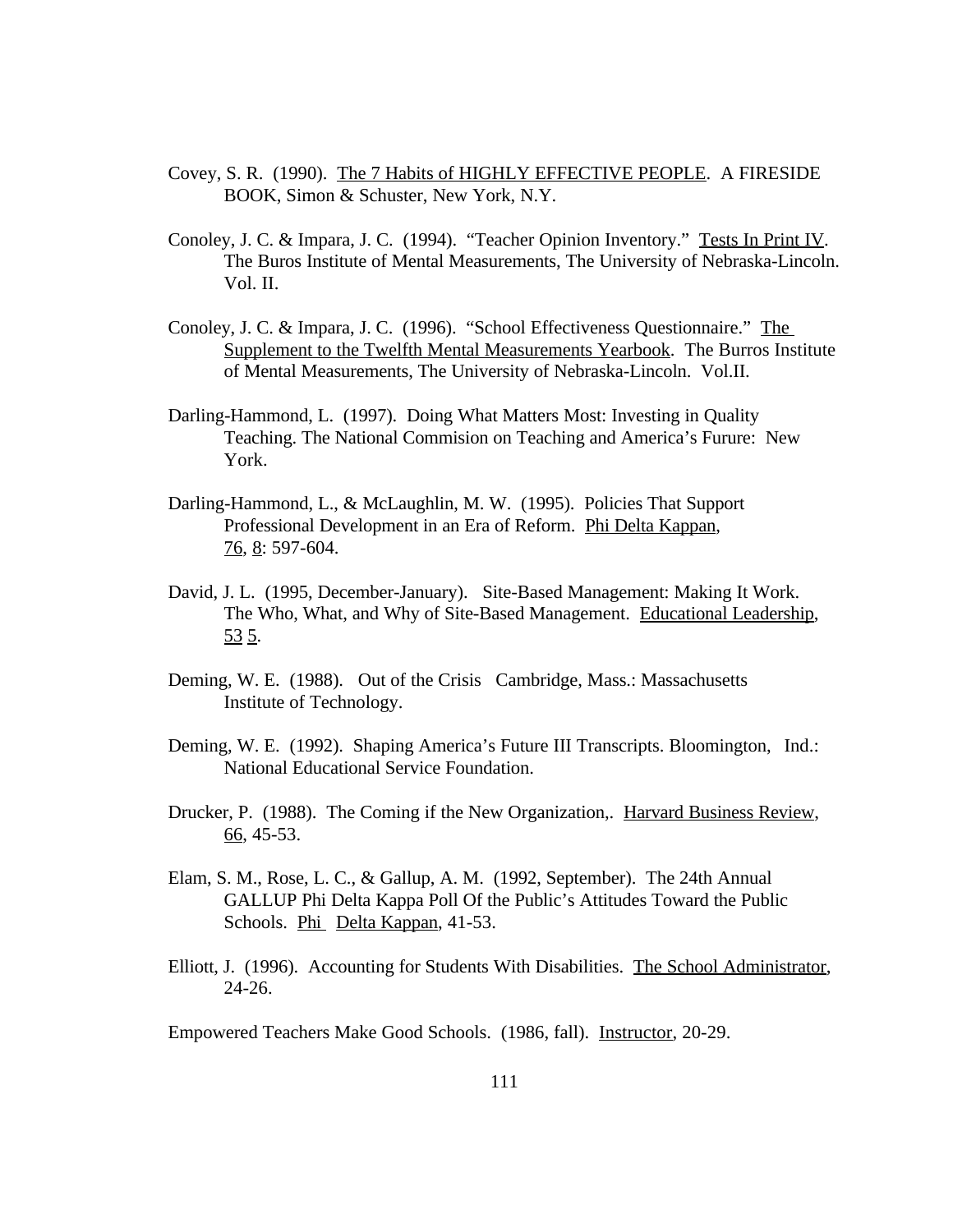- English, F. W. (1988). School-Based Management: A Strategy For Better Learning, American Association of School Administrators, National Association of Elementary School Principals, and National Association of Secondary School Principals.
- Ferrera, R. J. (1992, September). Building Trust: Reform must rest on shared beliefs. The Executive Educator, 14 9, 31-32.
- Fiedler, F. E. ( 1987, September). When th Lead, When to Stand Back. Psychology today, 26-27.
- Foster, K. (1990, May). Small Steps on the Way to Teacher Empowerment. Educational Leadership. 47 8, 38-40.
- Gay, L. R. (1987) Educational research: Competencies for analysis and application. Third edition. Columbus, OH: Merrill Publishing Company.
- Geisert, G. (1988, November). Participatory Management: Panacea or Hoax? Educational Leadership, 56-59.
- Glasser, W. (1990). The Quality School. Harper & Row, Publishing, Inc., New York, N.Y.
- Guthrie, J. W. (1986). School-Based Management: The Next Needed Education Reform. Phi Delta Kappan, 68, 305-309.
- Hart, A. W. (1993). "When Is Now: A Plan of Action." When Teachers Lead, edited by Terry A. Astuto. University Park, Pa. University Council for Educational Administration.
- Here's What You CARE ABOUT MOST! (1986, May). Instructor, XCV 9, 30-32.
- Katzenmeyer, M. & Moller, G. (1996). Awakening the Sleeping Giant: Leadership Development for Teachers. Thousand Oaks, Cal.: Corwin.
- Lerner, J. (1993). Learning Disabilities: Theories, Diagnosis and Teaching Strategies, Houghton Mifflin Company, Boston, Toronto, 523.
- Levine, D. U. & Taylor, B. O. (1991, January). Effective Schools Projects and School-Based Management. Phi Delta Kappan, 394-397.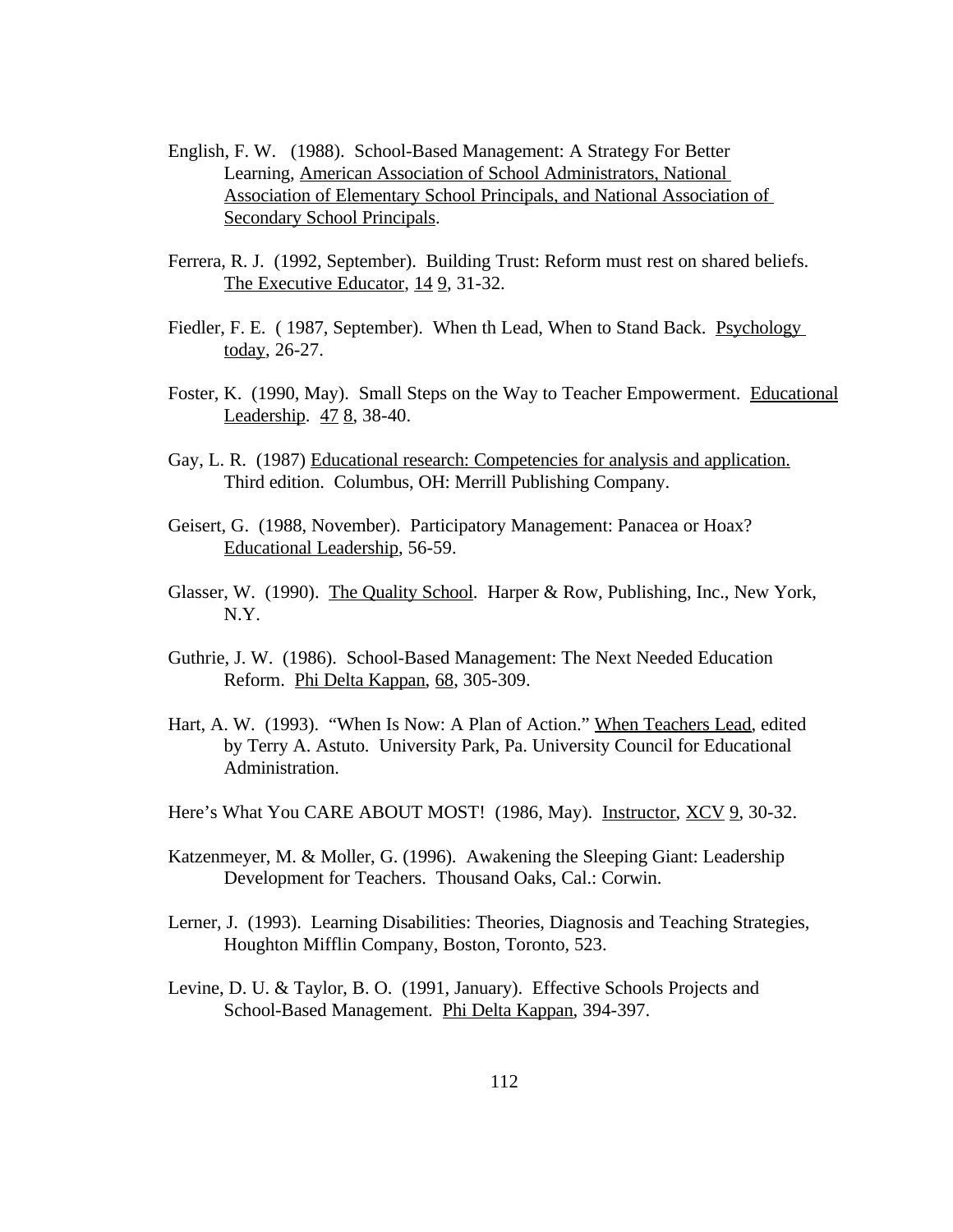- Lieberman. Ann. (1988, February). Expanding the Leadership Team. Educational Leadership, 4-8.
- Lifton, F. B. (1992). The Legal Tangle of Shared Governance: Collective Bargaining Under Scrutiny as Teachers Broaden Their Input. The School Administrator.
- Lindelow, J. (1989). School-based management. School leadership: A Handbook for survival, 2nd edition.. Eugene, Oregon: University of Oregon, Clearinghouse on Educational Management.
- Lindle, J. C. (1996). Lessons from Kentucky About School-Based Decision Making. Educational Leadership, 20-23.
- Maeroff, G.I. (1988). The Empowerment of Teachers. Education Week, 25-26.
- Maeroff, G. I. (1988, November). TEACHER EMPOWERMENT: A Step Toward Professionalization. NASSP BULLETIN, 52-60.
- McClure, R. M. (1988, November). The Evolution of Shared Leadership. Educational Leadership, 60-62.
- Naisbitt, J., & Aburdene, P. (1990). Megatrends 2000. New York, New York: William Morrow and Co.
- Peters, T. J. & Waterman, R. H., Jr. (1984). In Search of EXCELLENCE. Warner Communications Company, New York, N. Y.
- Purkey, S. & Smith, M. (1983). Effective Schools: A Review. The Elementary School Journal, 4, 427-452.
- Raelin, J. A. (1989, January). Special Report: Redefining The Principalship- Control vs. Autonomy in School Management. Principal, 68 3, 28-30.
- Robinson, S., & Barkley, R. (1992, January). Nine Principles Guide Decentralizing Efforts. The School Administrator, 13.
- Rossi, R. J. & Springfield, S. C. (1995, September). What We Must Do For Students Placed at Rick. Phi Delta Kappan, 77, 73-78.
- Sergiovanni, T. J. (1996). Leadership for the Schoolhouse. San Francisco, California: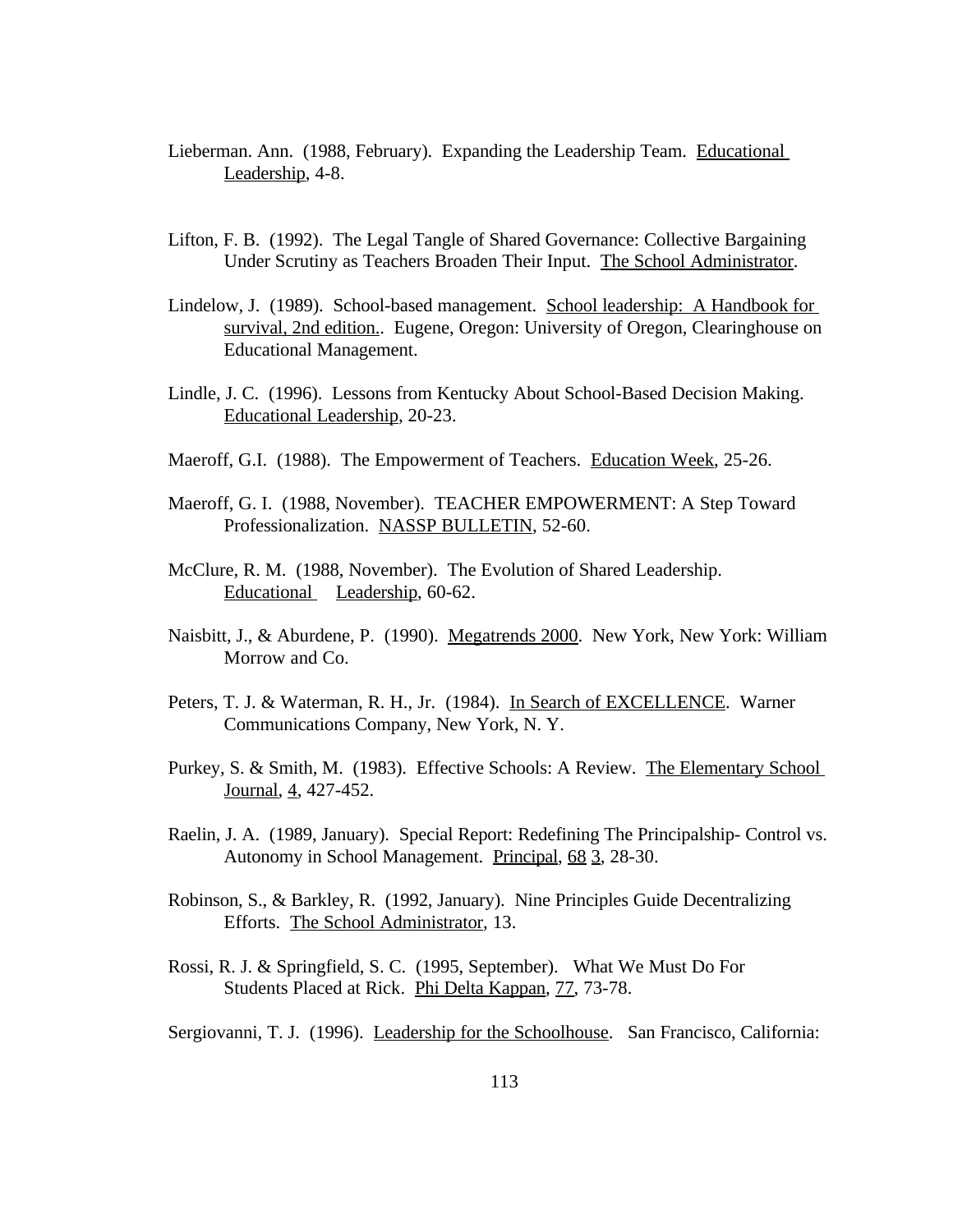The Jossey-Bass Inc., Publishers.

- Shaw, M. E., & Wright, J. M. (1967). Scales for the measurement of attitudes. New York: McGraw-Hill Book Company.
- Sickler, J. L. (1988, January). Teachers IN CHARGE: Empowering the Professionals. Phi Delta Kappan, 354-356.
- Smylie, M. A. (1994). Redesigning teachers' work: Connections to the classroom. Review of Research in Education, Washington, D. C. : American Educational Research Association, 129-177.
- Sweetland, R. C. & Keyser, D. J. (1991). "A Teacher Attitude Inventory." Tests. A comprehensive reference for assessments in psychology education, and business. Third Edition. Austin, Texas.
- Torres, H. (1992, January). Wrestling with What To Include in SBM. The School Administrator, 14.
- Turner, R. R. (1987, March). What Are The CRITICAL PROBLEMS in Teaching? And How Can They Be SOLVED? HERE'S WHAT TEACHERS SAY. Learning 87, 15 7, 58-63.
- Webber, J. (1998, January). A Look at Section 504 As a Civil Rights Law. Section 504 Compliance Advisor. 1 11, 4-7.
- Weiser, G. (1987) The shape of school-based management. Handout for Department of Curriculum and Programs, St. Louis Public Schools, St. Louis, Missouri.
- What Do You CARE ABOUT MOST? (1986, January). Instructor, XCV 5, 20-22.
- Wohlstetter, P. (1995, September). Getting School-Based Management Right, Phi Delta Kappan, 77, 22-26.